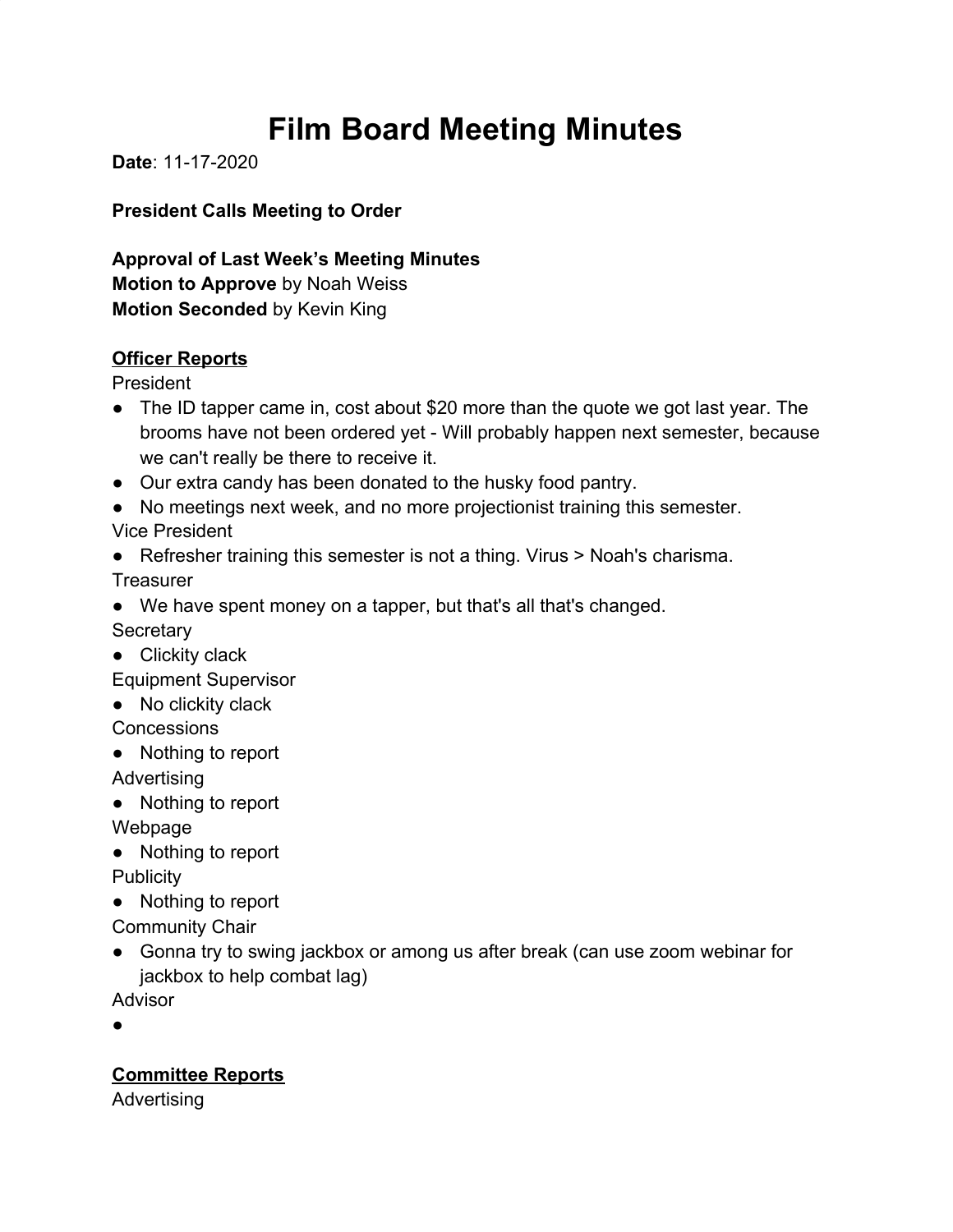● Equipment ● **Judicial** ● Movie

●

Probably no committee meetings this semester, other than an unofficial movie committee during this meeting.

### **HOW'S THE BOARD? Old Business**

Purchasing Supplies - Anything we should get, other than the tapper and brooms? We need further research for a new shop vac and monitor. Purchasing new supplies will probably wait until next semester.

Last 2 Events for the Semester - a lot of students are looking for events to participate in. We're still planning on going ahead with it.

Citizen Kane would be a good idea to show. B-movies could be a bad idea, because those are funniest with other people. It's a Wonderful Life is a Christmas movie, and it's actually not a bad movie. It would be shown December 4th or 5th… The votes were 50-50, so we can show It's a Wonderful Life in December, and Citizen Kane at the beginning of next semester.

For the showings, would we want to do 8:00 on Friday and Saturday? Could we put it on loop? If nothing happens (no interaction) for forty minutes, Zoom Webinar will end itself. For now let's go with 8:00.

We'll look for a loony tunes playlist or something with the public domain ones.

# **HOW'S THE BOARD?**

#### **New Business**

Tentative Schedule for Spring

Use polls and trivia to get student interaction? Should we create a tentative public domain movie list? We already have Citizen Kane on the docket.

#### Movie Posters

We have ~16 movie posters (Frozen 2, Maleficent, Dr. Sleep, Joker, Knives out). We can't currently hand them out - wait til spring and do it as usual, or wait until the next